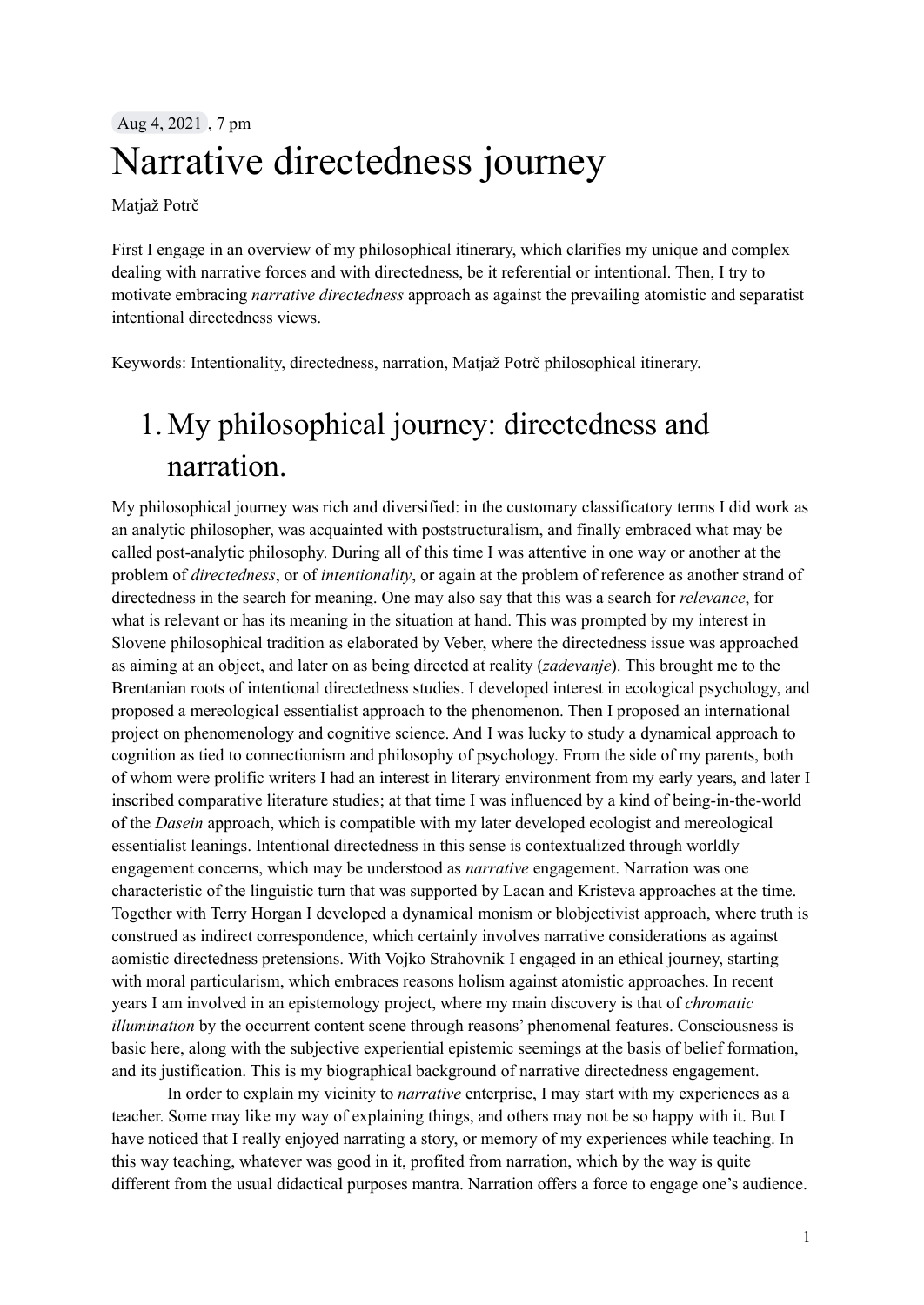By the way, at the beginning of my teaching professor Majer kindly tried to secure a slot for a didactic job that looked to be available at the time, but happily it did not come to fruition. I started teaching at high school in Ljubljana, trying out a shtick that I published in a Verdiglione book. Students enjoyed their freedoms. Later, Jerman secured introductory lectures in philosophy for non-philosophers, such as linguists or history students; there I tried out some Chomsky and philosophy of history, including narration hypothesis. I was elected history of philosophy professor in Zagreb, and started teaching in Zadar, where I tried out such things as P.F. Strawson's kantian approach. Let me mention some important philosophical encounters of mine, which helped me in my narrative enterprise. So I visited Chomsky at MIT and he kindly offered me some of his time to discuss my philosophy of mind ideas. And in Munich, I had occasion to follow a semester of P.F. Strawson's lectures. I repeatedly presented some papers in Wittgenstein Kirchberg am Wechsel symposia, where once I had occasion to have a couple of hours discussion with Goodman; people could not believe it but the reason was that the village was a boring place so the professor took some time for my company. There I also met Chisholm and Haller, Dretske among other people. Hubert Dreyfus agreed to support my Fulbright trial, along with John Haugeland; this later one was chair at one of my Kirchberg presentations. It turned out that my Fulbright proposal was successful with Terry Horgan and John Tienson in Memphis, TN, where I joined a discussion of their Connectionism and Philosophy of Psychology book, along with some mathematicians. In Ljubljana, Jerman and Prijatelj established an alfa-beta philosophy and maths discussion group, and Horgan and Tienson joined in the Ljubljana symposium on their book that I later organized. Once I visited John Biro in Gainesville Florida, and Hare was among the listeners of my talk. With Biro I established Bled symposia, where most of the important philosophers participated, such as Sosa and Armstrong, besides my friend U.T. Place and Dancy. Alastair Norcross was inspired and organized his Rocky Mountains Ethics symposia in Boulder CO, where I repeatedly for more than a decade presented papers co-written by Vojko Strahovnik. With him, I also wrote papers that I presented in Pecs Hungary, to such people as Rorty and Habermas, among others. These are some crumbs to indicate the background of my philosophical engagement and narration. Davidson came to Ljubljana through my invitation, as did Lehrer, Chisholm and others. Once I attended an Oxford lecture by Dummett. And I joined Fodor lectures at Rutgers, following my Georges Rey Zadar acquaintance with his modularity thesis. I had a discussion with Quine at the occasion of the Karlovy Vary Meinongian conference, and he wrote me a letter replying to my ontological quest. Timothy Williamson I met in Ljubljana, being acquainted with him and many others from Dubrovnik IUC conferences, where I was a co-organizer with Swain and Pappas. Vogel was there. In Bielefeld I spent some time with Peter Bieri, and in Bayreuth I delivered a lecture to psychologists, following Vossenkuhl invitation, and another lecture in Berlin TU. David Chalmers I met in Dubrovnik, and later he came to my Bled conference, as did Wedgwood. I visited Kathy Wilkes in Oxford, where she arranged my visit to a college where Blackburn was teaching at the time, and I had a discussion with Stroud, who told me that the entrance page of a book tells you all. In San Francisco and Boulder I encountered Audi. In Boulder, among others, I met Huemer and Steup.

Those were some of memories about my widely understood analytic philosophy engagements. But I also had an important and ongoing experience with post-structuralism. So, I was accepted by Julia Kristeva to study with her at Jussieu Paris, but then switched to Vincennes department of psychoanalysis, where I later started my PhD thesis with J.-A. Miller who suggested the topics of the theory of descriptions controversy, which started between Russell's and P.F. Strawson's take on the role of language and semantic meaning. For around a decade I listened to Lacan's lectures. And he repeatedly mentioned directedness at the reality worries: the real is impossible, also in modality Hintikka rendition (whatever writes itself, whatever does not end to write itself, and the stuff) -- I later had some nice words with Hintikka at an occasion of a Firenze congress. So, Lacan was interested in *directedness* topics, through his borromean knot joining the real, the symbolic and the imaginary. By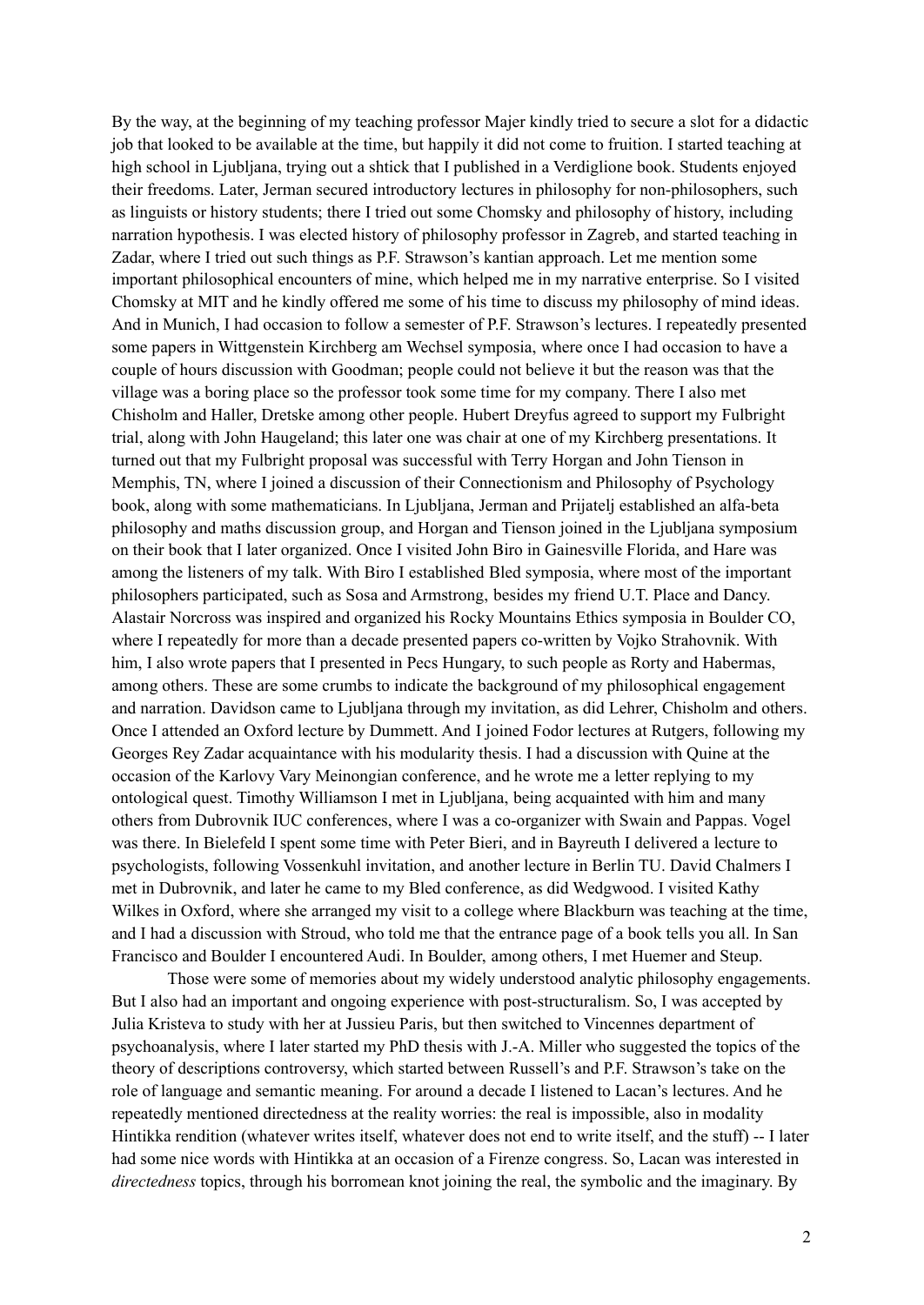the way, I later participated in Borromean Milano villa Verdiglione conferences for more than a decade. It turned out that I finished my PhD that was accepted by Lacan with professor Jerman in Ljubljana. Sense and *reference* were the main starting topics, clearly involving directedness, in the area of philosophical semantics. Definite descriptions controversy put Russell on the side of the closed reference aiming system, and Strawson on the open socially engaged structure. In this way, I used the lacanian approach to engage into the analytical philosophy controversy. I opted for the communication-intention side, which isn't surprising given my influence through such people as Kristeva and Derrida (whose lectures I listened to), cherishing *narration* in many of its forms. So one may say that narration was one of the informing strands of my philosophical engagement.

*Narration* and its directedness actually was my family heritage. Both my parents were prolific and important Slovene writers. Father Ivan Potrč wrote several novels, many short stories, and also theatrical pieces, besides movie scenarios (and some stories for children). My mother Branka Jurca started with socially engaged prosa, but after WWII she began a successful prolific career in literature for children. Both of my parents spent some time in concentration camps and were lucky to survive. My mother wrote a book on her experiences that was published in 1945! Her important engagement was as a teacher in elementary school, a job she enjoyed. Discussions in the family constantly revolved about the Slovene literary scene at that time. So *narrative directedness* in this sense is what I inherited from home. In elementary school, I remember writing an essay whose narration force surprised the teacher. My sister Marjetica became one of the world's most cherished artists, developing her own narrative directedness in this manner. And my half-brother was a successful alpine climber, who also wrote some engaging stories. So, *narrative directedness* is a part of my family heritage. Both of my children pursue a narration bound career.

It is not surprising that I started as a student of comparative literature (besides to philosophy). At that time, Ocvirk was the teacher, while the real, also philosophical influence came from professor Pirjevec, who constructed a theory of novel, figuring the not always successful romanesque hero in his narrative pursuit -- along the Heideggerian history lines summary (in his Nietzsche book, whose part was translated at the time by Ivan Urbancic). So I developed interest in Heidegger, in his being-in-the-world, as it later came into foreground with my Dreyfus interaction. The main idea was actually that an agent, an organism, finds himself in the world, where the entire epoch perspective, through its holistic influence, guides his actions and decisions. That idea later informed my ecological psychology approach that I embraced, according to which an organism is a substantial part of its environment, the world, through which it gets shaped. The environment affords the agent to behave in a certain manner. In this direction I later embraced mereological essentialist take on the understanding of the phenomenon: phenomenon as an accidental whole with the substance as its only proper part. You take away that part, and the phenomenon ceases to exist. This is how I applied Chisholm's view on phenomenon, arguing that it is proper to both Brentano and Heidegger. But as I said an important incentive in this direction was my interest in Gibson's ecological psychology.

Coming to the structure of the phenomenon and to phenomenology, I realized that there is the best Slovene tradition, such as elaborated by Veber, a Meinong's pupil, which deserves some attention. *Intentional directedness* thus became important, and it was understood by Meinong as directedness at an object (Gegenstandstheorie). Veber embraced this kind of directedness, and later turned to his *hitting of reality* (zadevanje) directedness approach. As the whole reality is involved here, one idea may be that it exercises a holistic pressure at the directedness activity itself. This gives some slack to *narrativity* pressures as the basis of *directedness* activity.

Plunging into intentional directedness waters, I became engaged into Brentanian tradition, and spent a couple of years in Wuerzburg Brentano institute, right above the Residenz wine cellar, where professor Baumgartner was my guide. (I also met Josef Roell and published a lot of written and edited stuff with his publishing house, not least *Acta analytica* journal that I established and is now with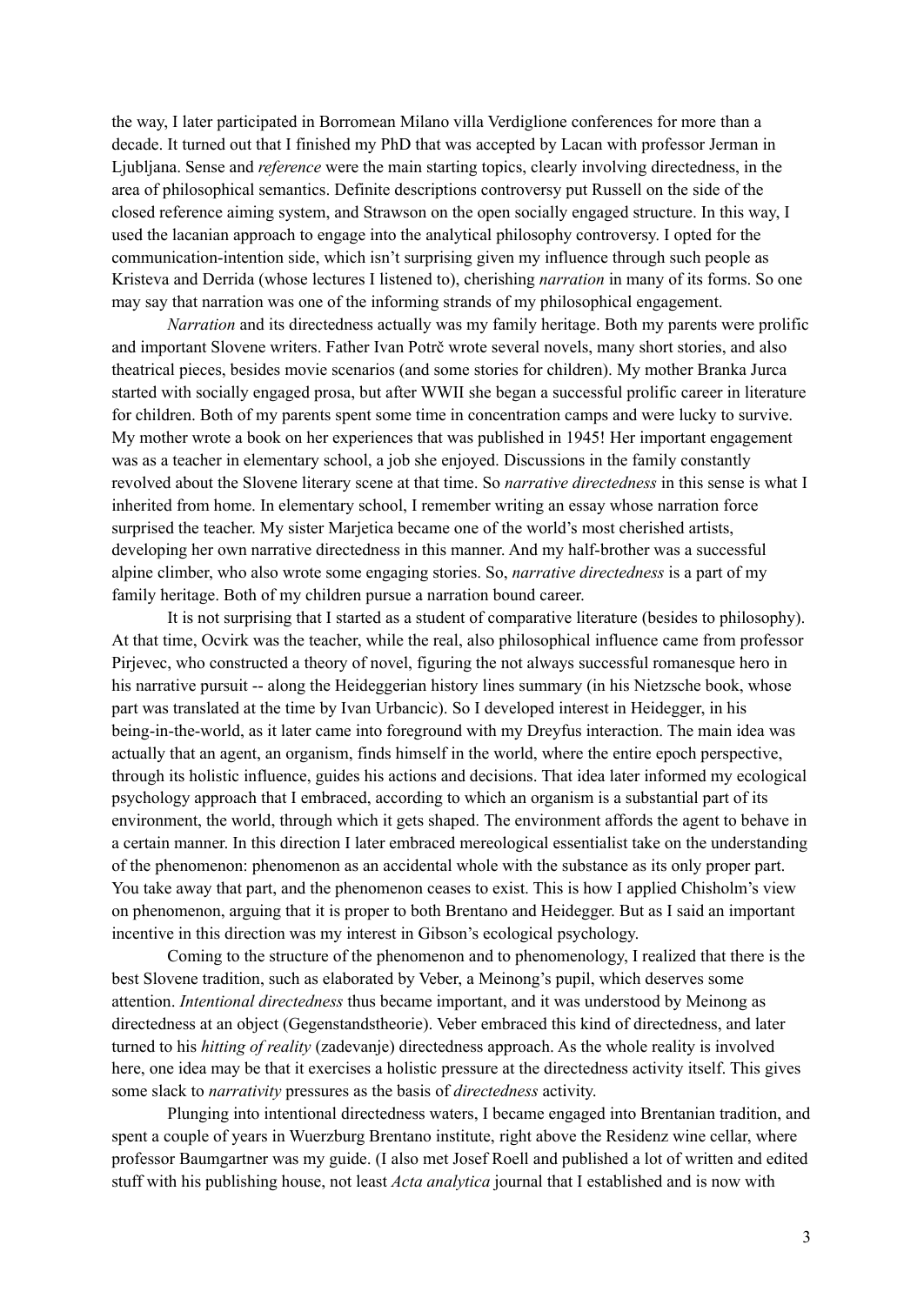Springer). It turned out that the main presentation-thought-desire structure of experience hierarchy is common to the entire Brentanian tradition. I composed a phenomenology and cognitive science TEMPUS project in Wuerzburg, whose proceedings were published by Roell. I am a Wuerzburg University alumni.

In the last decades I had an ongoing interaction with Terry Horgan, who repeatedly came to Slovenia, where we presented our papers at the occasion of Bled international conferences. We earlier proposed an already mentioned ontological monistic approach, with truth as indirect correspondence as its basic constituent. Vagueness was one kind of topic that we engaged in. Among our Bled presentations, the paper proposing *chromatic illumination*, related to morphological content and reasons' effectiveness, experienced some attention. For some years now we embarked on a book project concerning belief formation from phenomenology involving perspective. One early version of the book was practically finished, also with the help of Vojko Strahovnik, with whom I have collaborated for several decennies already, and who also worked with Terry on that project during his Arizona Fulbright stay. In the meantime Terry and myself were occasionally joined by David Henderson, publishing papers on transglobal reliabilism-evidentialism, on our rational disagreement steadfast take, where we proposed a means-to-ends story about belief formation levels, and another one on holistic and abductive belief formation proposals. As I said, Vojko Strahovnik was the first to join my and Terry's epistemic belief formation book project, and lately David Henderson became a part of our zoom sessions. All this had an important impact on my philosophical views. In respect to *narrative directedness,* the topics of *chromatic illumination*, *holism* and *abduction* in belief formation, are of central importance, as I will try to explain in what follows. The topics of intentional *content* and phenomenology were widely discussed in our zoom sessions. And my beloved topics include all-in ultima facie *epistemic seemings* as the *understanding* appreciating informed entrance level into belief formation, bashing benightedness embracing one-dimensional approaches in this area -- the narrativity and understanding directed approach with the name of Potrč's Principle.

## 2. Holistic and abductive intentional directedness against atomism and separatism.

The thesis that I defend is that intentional directedness is really narrative, so that the scene of the occurrent content gets chromatically illuminated through the pushes and pulls both through memory traces and future expectations. The holistic pressure aims at the point of directedness which comes through the constant *abductive* hypothesis to the best explanation of the cognizer's involvement. This is opposed to the atomistic and separatist ways of approaching intentional content. The idea is that each content scene moment really obtains its meaning just through chromatic illumination through the entire narrative corpus in which it is positioned. The relevant elements of that holistic corpus exercise their impact at the appropriate logical time. There is no meaning and no sense without this *narrative* environment and its abductive dynamical pressures. This is a new and sensible approach to the intentional content, which may be called that of *narrative directedness*. Meaning only comes to a content from the (timely tracing and anticipatory) pressures of the narrative environment. Chromatic illumination through the morphological content background cognitive reasons is crucial here.

The *narrative directedness* approach embraces *holism* and *abduction*, which is opposed to the customary *atomistic* and *separatism* proposing ways to go in this area.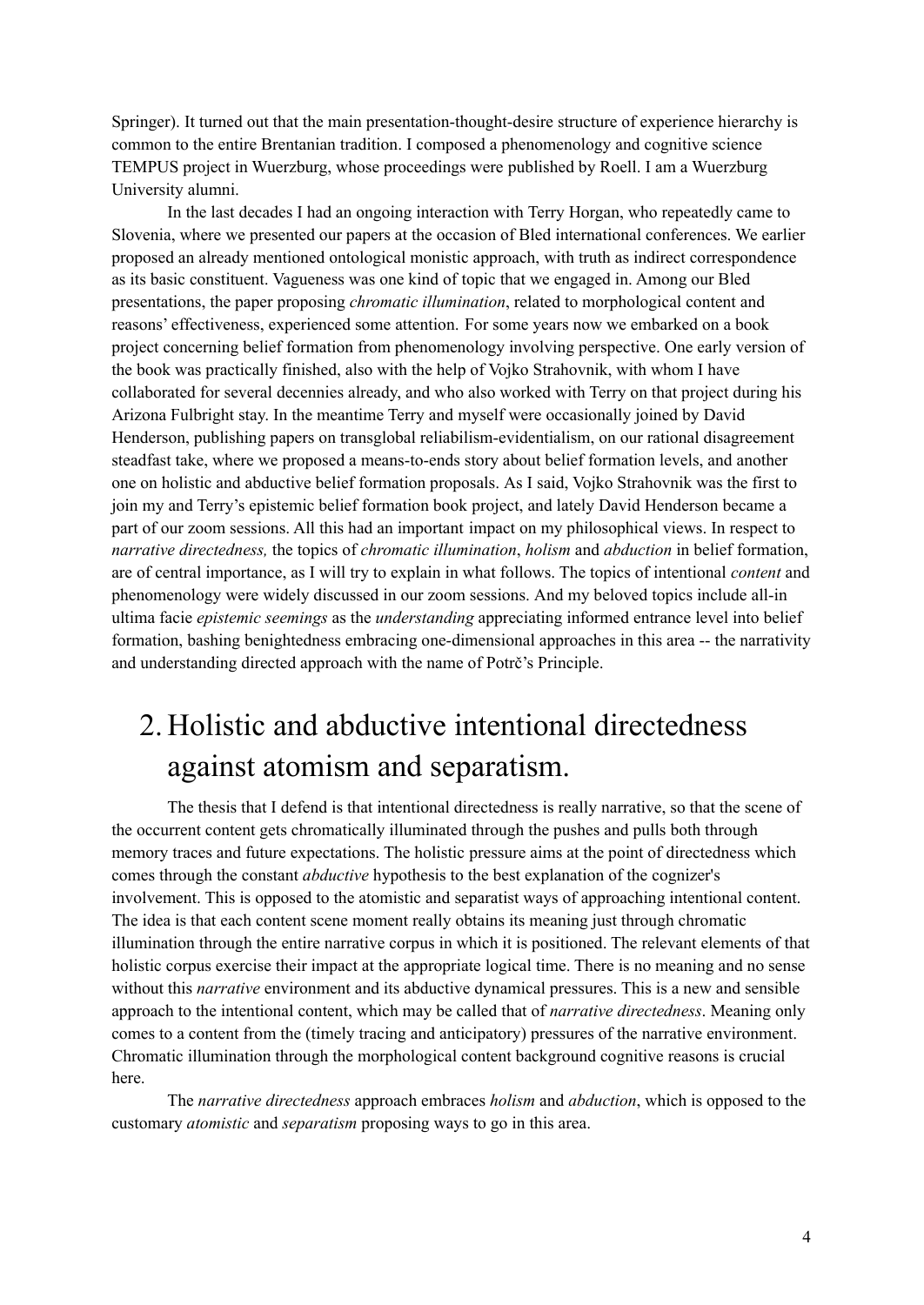### 1. *Narrative directedness*.

1.1. The customary approach to *directedness*: *atomistic* and *separatist*. *1.1.1. Atomistic* directedness.

There is a widely embraced presupposition that *directedness* needs *atomism* as its enabling condition. Directedness, so it may be argued, requires a non-vague, promptly accessible and instantaneously effective triggered basis. And a suitable and good candidate for this is something like atomistic representation, whose characteristics is that it is endowed with sharp, non-vague boundaries. So, the "cat" representation is different and independent of the "dog" representation. And once as it is triggered, it decisively points in a certain direction. In the case as the cat representation would be vague, there would be a needed adjustment, which would to some extent obstruct or delay the process of directedness. Atomistic representation is further supported through evidential consciousness, which again enhances directedness, as the word indicates, a *direct* aiming at some point. This all seems to be in support of directedness, but we later criticize the evidential consciousness reflexive support of the atomistic representation as what we call *over the edge* atomistic approach to directedness. One worry for the atomistic directedness approach comes with realization that the appearance of the representation in one's experience may be not completely certain, but that it is rather vague, which leaves some cognitive adjustment possibility slack that may be practical in several circumstances. The actually existing cats may be slightly different, in respect to their color, behavior, weight and age, and some may be even similar to other creatures. So some vagueness may be welcome in an agent's directedness assessment. But an atomistic approach will not opt for vagueness but rather for a powerful classic computation inspired tractable mechanism, with the aim to promptly secure directedness. What we call an over the edge evidential conscious support of the atomistic representation will then enhance its directedness promptness.

### 1.1.2. Separatism

Separatism is the thesis according to which the *intentional content* is separated from, has nothing to do with *phenomenology*, i.e. with the *phenomenal experiential subjective consciousness*. And on the other side it claims that phenomenal experiences have nothing to do with intentional directedness, that they are separated from it. We have stated that an atomistic approach to directedness profits from consciousness. But this was the case of what we called over the edge reflexive self-consciousness which is designed to provide evidential support to the atomistic representation embracing directedness. Separatists usually claim that phenomenology is to be found in *sensory* experiences only, such as pain or pleasure, those that aren't endowed with directedness at their sensations grained level, which does not allow for reflexive self-conscious evidential support to be applied to it, as it goes for higher order cognition, such as the formerly discussed representation shaped one. Even more, there is then a building block mereological relation claimed to exist between the sensory ingredients and higher cognitive stuff from which they appear to be constructed. Sensations may be phenomenology endowed, according to separatism, all in lacking the intentional force support, which is there with higher cognitive representations, these then coming without the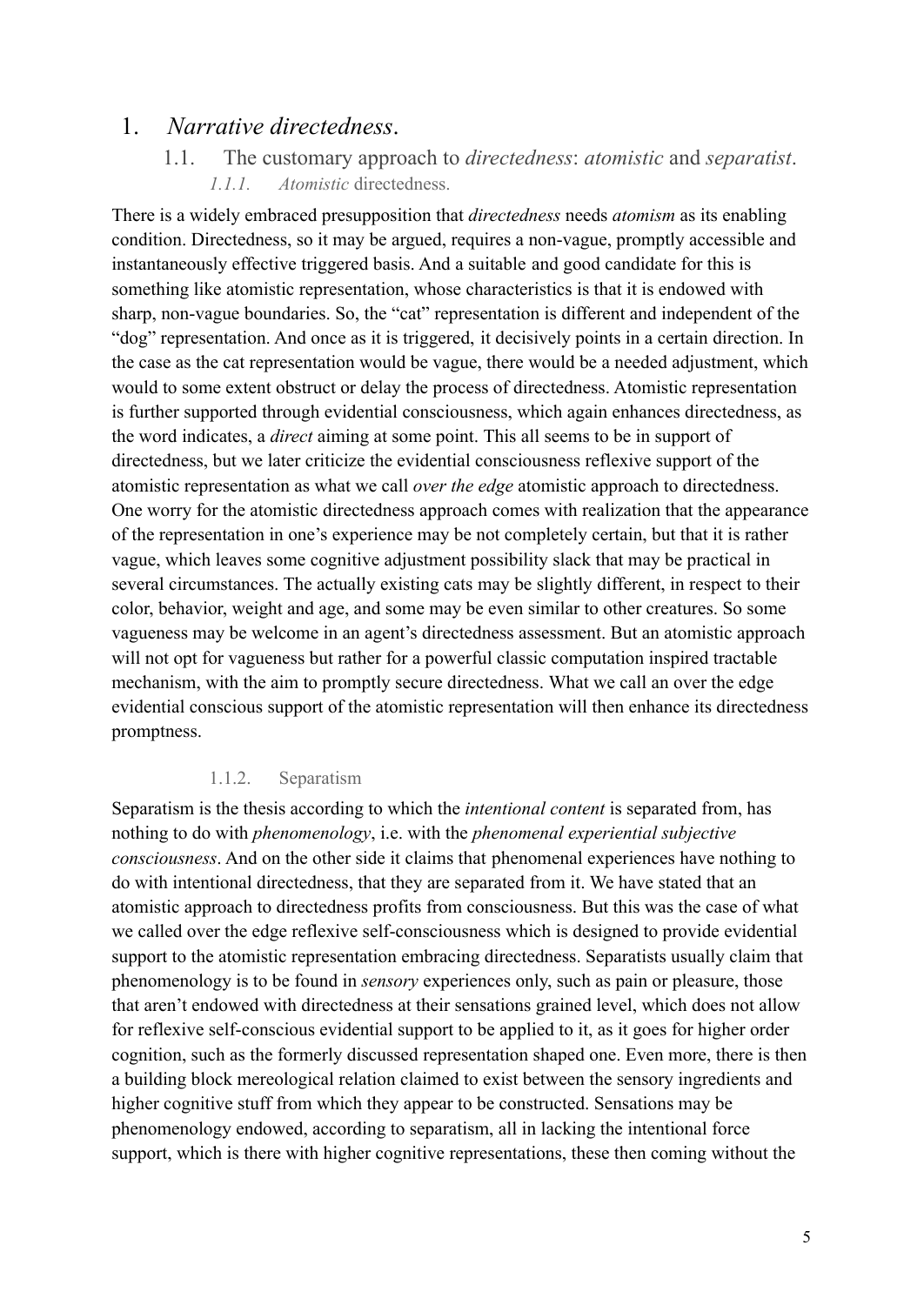experiential subjective phenomenology, for it would only impede them in their over the edge reflexive consciousness evidential directedness enabling support.

### *1.1.3. From compositional mereology to mereological essentialism*.

Notice that the building block compositional approach embraces what may be called *compositional mereology*: at the lower sensory level there is phenomenology characteristic for each of the sub-atomic sensory items. Now, these items may come together, so that a new whole is built out of them, which is then endowed with qualitatively different properties. Whereas sensory stuff is phenomenological, perhaps phenomenally but not reflexive consciousness accessed (it is below the noticeability level), its composition can result in higher level representation, which is endowed with a quite different *quality*, namely that of reflexive evidentially supported self-consciousness. To this separatism inspired compositional mereology we oppose *mereological essentialism*. The idea here is that the higher level entity as a whole is a *contingent whole,* which may be composed out of several lower level constituents, which however hold together just under the condition that they ex-sist, as we may say, because of the presence of the only *proper part*, the cognitive or epistemic agent's *phenomenological consciousness* presence, i.e. *subjective experiential phenomenal substance* part, which holds the phenomenon together in its ex-sistence. You take away that proper part, and the phenomenon as a whole ceases to exist. That's the *mereological essentialism*: there is this *phenomenal* proper part that is inherent in each ex-sisting phenomenon as a contingent whole. You take away the *phenomenality*, and phenomenon ceases to exist. We may say that this is passage from atomistic and separatist directedness to *narrative* directedness, for mereological essentialism seems to offer a way for sensations to be phenomenal, *subjective experiential consciousness* informed stuff. Phenomenon participates in the narrative directedness as indicated and supported through its essential and only proper part, i.e. through the fact that the epistemic or cognitive agent gets involved into it as a part of the widely encompassed meaning providing story.

### 1.2. The narrative directedness approach: holism and abduction

Once atomism and separatism are disciplined, a *narrative* environment comes into place. Each narrative story grips one's attention in an all encompassing manner, so that at any time you pursue expectations linked to the narrative background, to variable and appropriate extent. In this sense the entire story selectively exercises its impact upon what catches your attention at this very moment. But just how can all this broad background effectively intervene at what goes on right now? The answer is that there is an *abductive* mechanism involved in the momentary content of the story interpretation: one is out in an ongoing attention effort to form hypotheses to the best explanation of what is encountered in one's experience. This is the basis of one's dynamics involving *directedness*, as the product of several morphological background inhabiting dispositional reasons which are prompted through the ongoing story attention, from several angles in the multidimensional supporting cognitive landscape. The considered contents are not atomistically lonely anymore, and an experiential *phenomenal* support of the cognitive or epistemic agent is needed for *directedness* to succeed.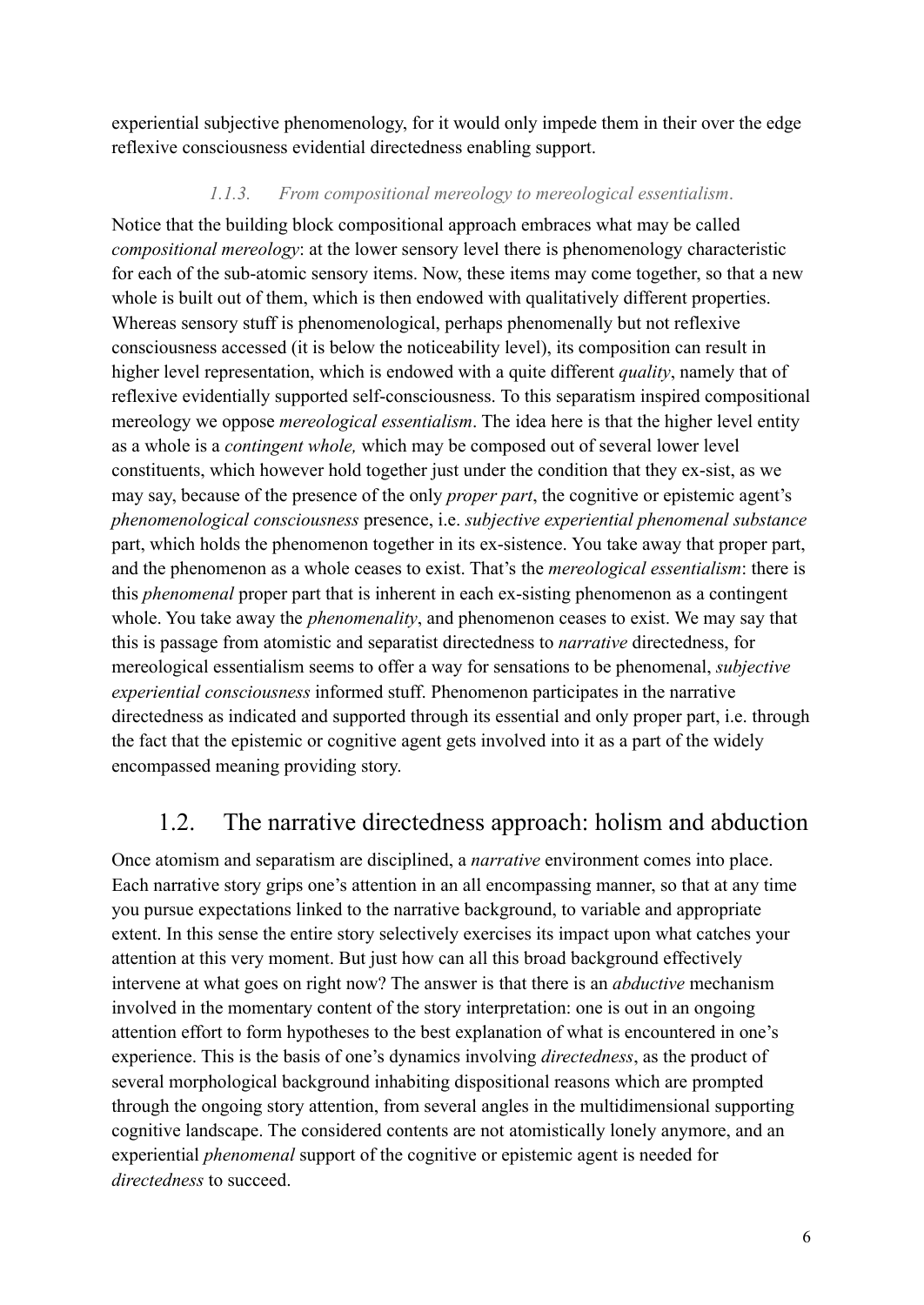#### 1.2.1. Holism and narrative directedness

It may be strange to think from the atomistic perspective about how it is possible that the entire story needs to be involved in each particular occasion of directedness. For it seems that non-vague atomistic representations, which are supported by the over the edge reflexive consciousness, are just right to do the job, and that the entire wide story background just cannot support the directedness requirements. One encounters the *frame problem*: just which elements need to be used in order for the directedness at an appropriate *meaning* in the situation can succeed? It turns out however that the frame problem is there exactly for the atomistic and tractable computation requiring directedness preconditions. It may be that what actually happens, in one's directedness efforts, is to surpass the atomistic perspective through the involvement of several background reasons proper to the entire story, which exercises its local impact in a *dynamical* manner, from several angles, to the exactly relevant extent, in order to alert the agent about what has its meaning for him right now. An abundance of perspectives, angles, through which the background reasons exercise their impact upon the occurrent content scene are needed.

### 1.2.2. Abduction and narrative directedness

One's environment constantly changes, if nothing else through one's attention shifts. One needs to do the right thing at each moment in time, in order not to fall and stumble, to appropriately interact with others, to live properly. So the occurrent content in one's attention scene dynamically changes all the time, and one needs to adjust to it. But just how can this be done? Through the dynamical impact of an abundance, of the surplus of background reasons, which exercise their effect upon the occurrent content scene. This is the *abductive* mechanism: one is constantly engaged into forming *hypotheses to the best explanation* in respect to the dynamically changing content in the occurrent attention scene. And this can only be done if there is a rich background holistic dispositional treasure of several dispositional contents in the multidimensional cognitive background, which are candidates for throwing the appropriate light upon the actual occurrent content scene. In fact, the *holistic* rich background offers abundance of these dispositional contents, which can then function as *reasons* for elucidating the occurrent content scene from several angles, in a dynamically adjusting effort. In fact, at the occasion of each new occurrent content interpretative task, there is *competition* between several of these dispositional reasons, and also when needed their cooperation, so that they appropriately elucidate the scene at hand. The illustration through the several reflectors, of various intensities and colors, which elucidate the theatrical scene, may be appropriate here. These reflectors are not themselves at the scene, but they produce an appropriate aesthetic effect, through their mingled and variable enlightening of the scene. So their *features* are making an impact in the scene, without that these reasons, sources, would themselves be directly represented in the scene. This is the idea of *chromatic illumination* by reasons which we have developed on another occasion. Notice that the color and intensity of illuminating reasons depends upon the system's earlier engagements and upon the holistically supported narrative expectations about what is to come. The paths that were travelled to similar points at the landscape may be broader if taken repeatedly in the past. All this shows that *abduction* is the proper mechanism to secure *directedness* upon a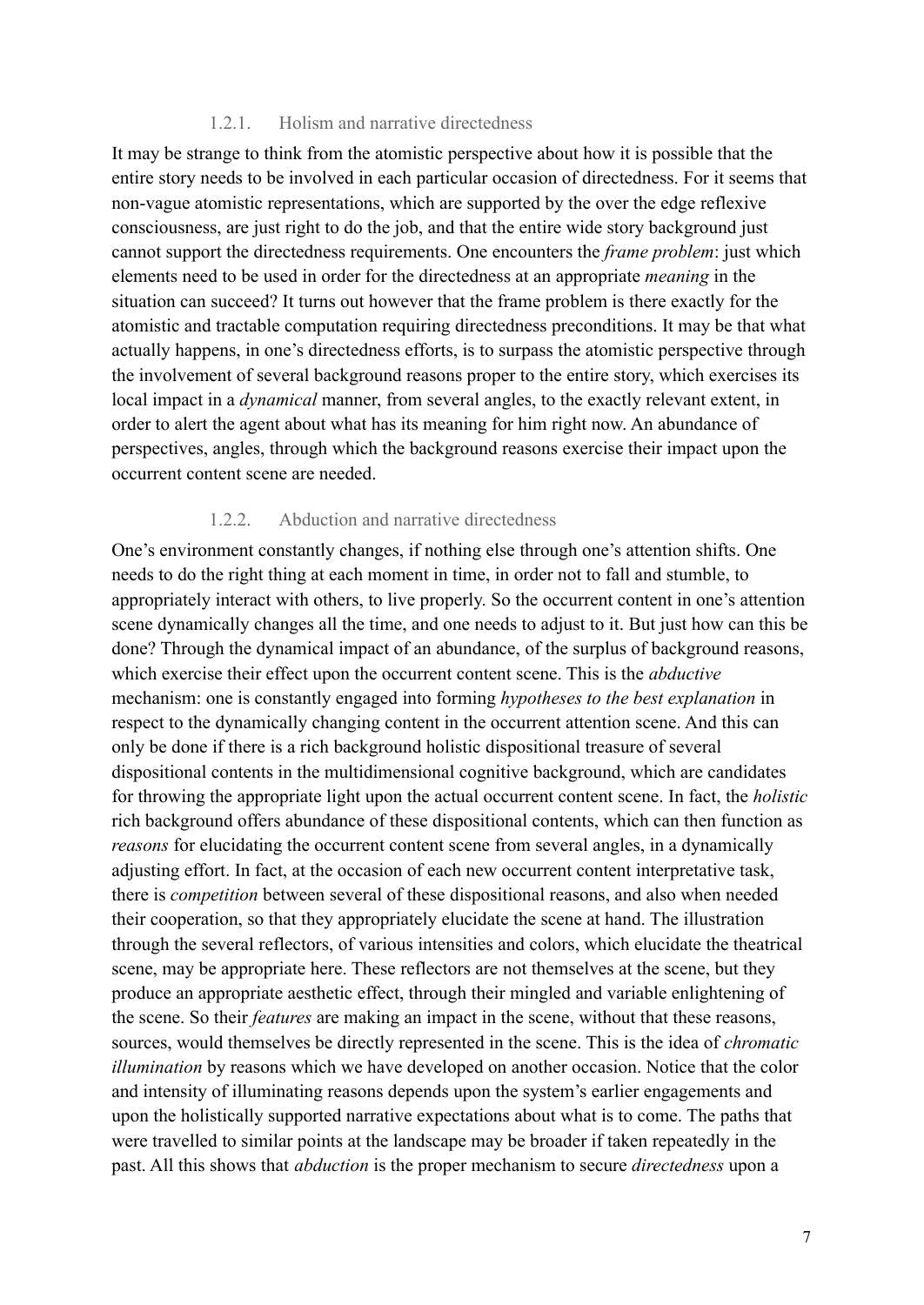*holistic* background basis. There is a *logical time urge to conclude* (as Lacan would say) in order to be *directed* at the right content at the right time, in an appropriate manner.

## 3. Brentano's intentional directedness

Given that Brentano was the first and most important philosopher to engage in intentional content directedness inquiry, some words have to be dedicated to his trial.

## 3.1 Intentionality. Brentano's approach: directedness at a content or object, consciousness supported. Brentano's turn to Aristotle in opposition to *wimpy* philosophy.

Intentionality or intentional directedness is the approach that was introduced by Franz Brenatno, in opposition to what he treated as wimpy<sup>1</sup> philosophy of his time, such as the one characteristic for German classical philosophical tradition of Hegel and Kant, with its contemporary popularity. As against this, he proposed the return to origins, or as he understood it, to Aristotle's philosophy, such as the teaching about categories.<sup>2</sup> This would provide a *metaphysical* basis, which however was complemented by the insights of psychology as an empirical science<sup>3</sup>. Brentano was on the peak of his times' development of precisely this, namely psychology as an empirical science, with his work on such topics as the hypothesis of green as phenomenal  $color<sup>4</sup>$ , and of what is nowadays known as the Muller-Lyer illusion<sup>5</sup>. Brentano had ambition to pursue his scientific itinerary, but because of the fact that he obtained a teaching position in philosophy, continued in this route. He started with the just mentioned book *Psychology* (sic!) *as an Empirical Science*, where he defends the thesis of *intentional directedness*, saying that in each thought, something is thought about, and that in each desire, something is desired. So thought or desire are *directed* at some *content* or *object*. What the intentional directedness involved was precisely starting a controversy between the just mentioned content or object interpretations, in the wide

<sup>&</sup>lt;sup>1</sup> Wimpy means that there is a shabby lack of determinacy, such as it may be found in what may be construed as a kind of hegelian philosophical approach to content, and more recently, in post- kinds of philosophical approaches, such as the one of Derrida, say. Certainly there are interesting contributions and possibly even advantages to some sides of the mentioned approaches. But in respect to an account of content requiring intentional centered directedness these lack some of the generally required properties, such as determinateness which is a characteristic of intentionally directed mental content, as it seems. Again, there is a trap in opposing the earlier mentioned wimpiness in this manner, as we will try to demonstrate, given that it follows an *over-the-edge* attitude. So our approach borrows in a dialectical manner some acceptable lessons from wimpy approaches, all in trying to *discipline* them. This kind of follows Matjaž Potrč's itinerary from the so called continental, across analytical, and finally to the healthy post-analytic dynamics and phenomenology endorsing approach in philosophy.

<sup>2</sup> Brentano lectured on *Theory of Categories* (Kategorienlehre).

<sup>3</sup> Brentano: *Psychology from an Empirical Standpoint*.

<sup>&</sup>lt;sup>4</sup> The hypothesis that green is not a genuine color, such as are blue and yellow, which however produce the experience of phenomenal green once as they are appropriately distributed over a surface in such a way that they appear in a tiny pointillist size below the threshold of noticeability. So they produce the experiential effect of the phenomenal green.

<sup>5</sup> In his time, this one was known as the *Brentano illusion*, and had an important effect and feedback in the empirical psychological community.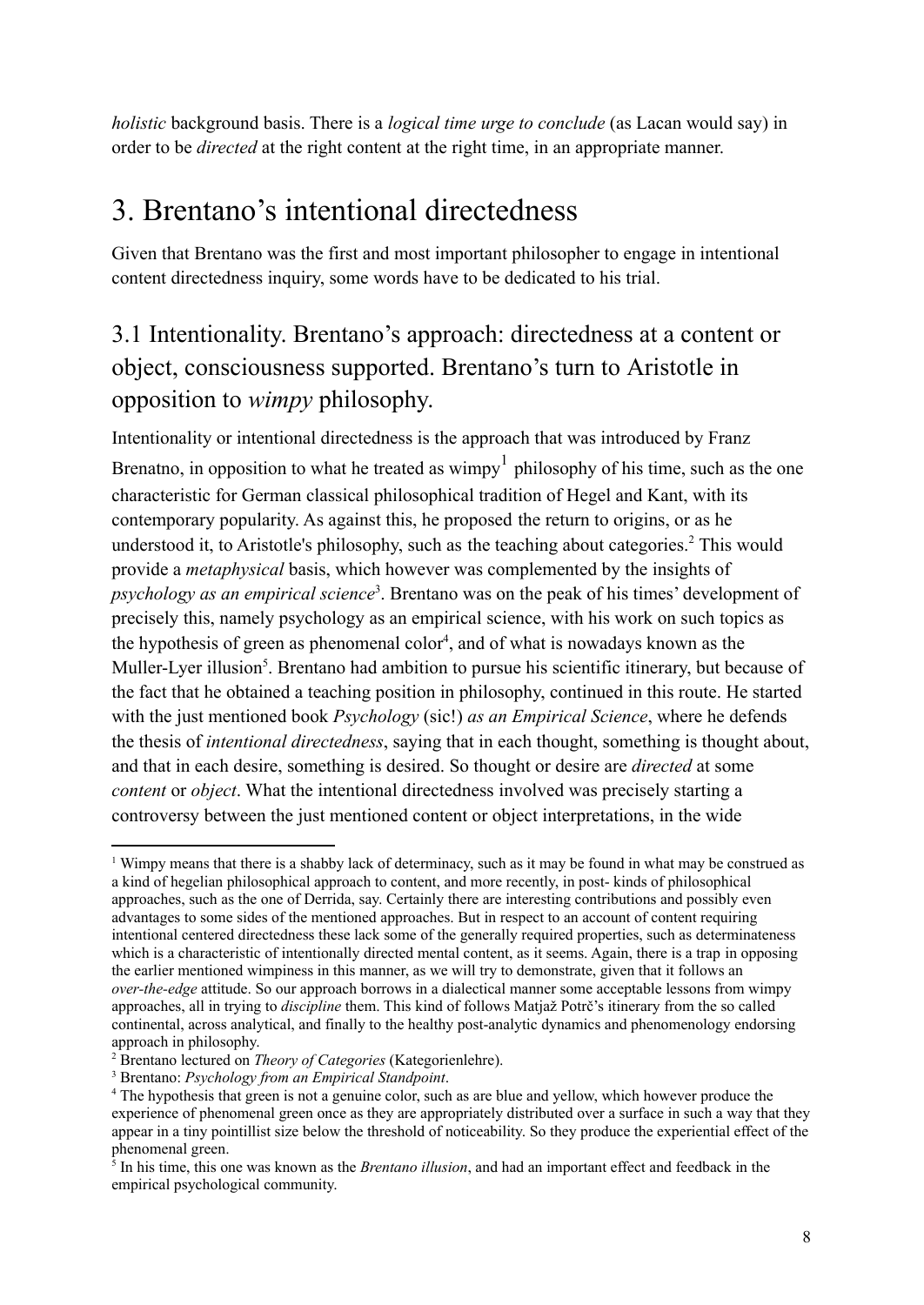arrangement of views developing among Brentano's followers. Meinong, for example, defended the intentional object interpretation.<sup>6</sup> One important ingredient of Brentano's approach to the *intentional directedness* thesis was his reliance upon Cartesian *consciousness*. One may say that the *clear and distinctive* consciousness is the Brentanian support of intentional directedness, providing the bulwark against what he considered to be earlier mentioned wimpy philosophical tradition.<sup>7</sup> Now, despite the importance of Brentano's thesis concerning intentional directedness in respect to the wimpy tradition that he opposed, there is the trap to go *over the edge* in following non-wimpy requirements. It is questionable whether Brentano would embrace these over the edge consequences, but certainly the overall tradition in pursuit of the intentional directendes thesis, especially in analytic philosophy branches, is often inclined to pursue this. So our main thesis is a healthy moderate rejection of wimpy tradition, by trying to defend *narrative intentional directedness* approach, with its *holistic reasonish normative* support and with its abductively supported *centering*, i.e. intentional *directedness* as the follow-up of the dynamical relevance settling requirements of the cognitive or agentive system, where *phenomenology* plays a central role.

The next question is why it was a good move. The answer is that wimpy has orderly and tractable as its counterparts, and exactly that was offered by intentional content approach: there seems to be a clear centering at a content, without wimpiness, and there seems to be a promise of tractable treatment of such contents. Besides to this, the *directedness* is as well included into intentional directedness, as this goes, as it seems again, with intentionality. A clear evidential conscious supported access to the intentional content seems to be promised as well.

However, all these points may be put into question by the introduction of the *narrative intentional content* alternative. Which one of these is correct? We opt for the latter possibility, trying to show how it takes on board some desirable data from the wimpy approach to content, all in still retaining the appropriate handling of content, and of *directedness* which is characteristic to it.

There are what we call *over the edge* requirements prompted through *atomistic* and *separatist* usual predominant take upon the intentional content. They go well with the opposition to the wimpy account of content, perhaps hegelian or unconsciousness approaches to it. These over the edge requirements try, as just hinted, produce independent well delineated intentional directedness meaning (which by the way goes contrary to our belief that language and thought, in opposition to the world just cannot be non-vague, for in this case they would have nothing to do with normativity, but it will turn out that normativity is a basic constituent of appreciation of the intentional content through various reasons from many angles and sides).

In our *narrative directedness* approach we incorporate phenomenal, chromatic illumination features that illuminate the scene of the occurrent content, and in this way we

<sup>&</sup>lt;sup>6</sup> It is interesting that Meinong as well, similarly as Brentano, started with psychology as an empirical science pursuit, and was the first in this sense in the Austrian tradition. Meinong first established an empirical psychology research department, and only later switched to philosophical pursuit of the theory of objects in various branches.

<sup>7</sup> Franc Veber, a Meinong's pupil, reports his revelatory insight when reading Descartes' consciousness dedicated work.